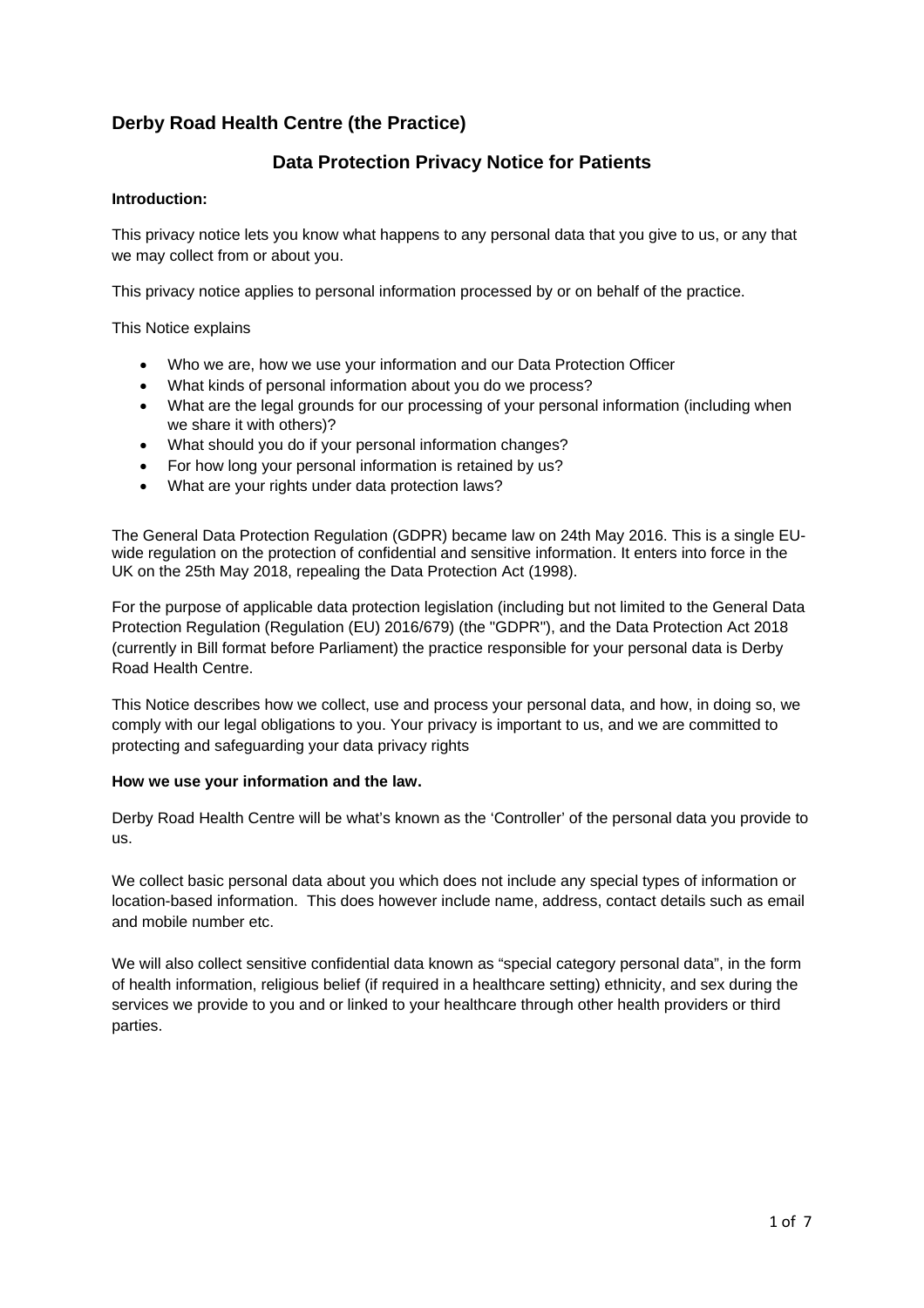## **Why do we need your information?**

The health care professionals who provide you with care maintain records about your health and any treatment or care you have received previously (e.g. NHS Trust, GP Surgery, Walk-in clinic, etc.). These records help to provide you with the best possible healthcare.

NHS health records may be electronic, on paper or a mixture of both, and we use a combination of working practices and technology to ensure that your information is kept confidential and secure. Records which the Practice hold about you may include the following information;

• Details about you, such as your address, carer, legal representative, emergency contact details

• Any contact the surgery has had with you, such as appointments, clinic visits, emergency appointments, etc.

- Notes and reports about your health
- Details about your treatment and care
- Results of investigations such as laboratory tests, x-rays etc
- Relevant information from other health professionals, relatives or those who care for you

To ensure you receive the best possible care, your records are used to facilitate the care you receive. Information held about you may be used to help protect the health of the public and to help us manage the NHS. Information may be used within the GP practice for clinical audit to monitor the quality of the service provided.

#### **How do we lawfully use your data?**

We need to know your personal, sensitive and confidential data in order to provide you with Healthcare services as a General Practice, under the General Data Protection Regulation we will be lawfully using your information in accordance with: -

*Article 6, e) processing is necessary for the performance of a task carried out in the public interest or in the exercise of official authority vested in the controller;"* 

*Article 9, (h) processing is necessary for the purposes of preventive or occupational medicine, for the assessment of the working capacity of the employee, medical diagnosis, the provision of health or social care or treatment or the management of health or social care systems* 

This Privacy Notice applies to the personal data of our patients and the data you have given us about your carers/family members.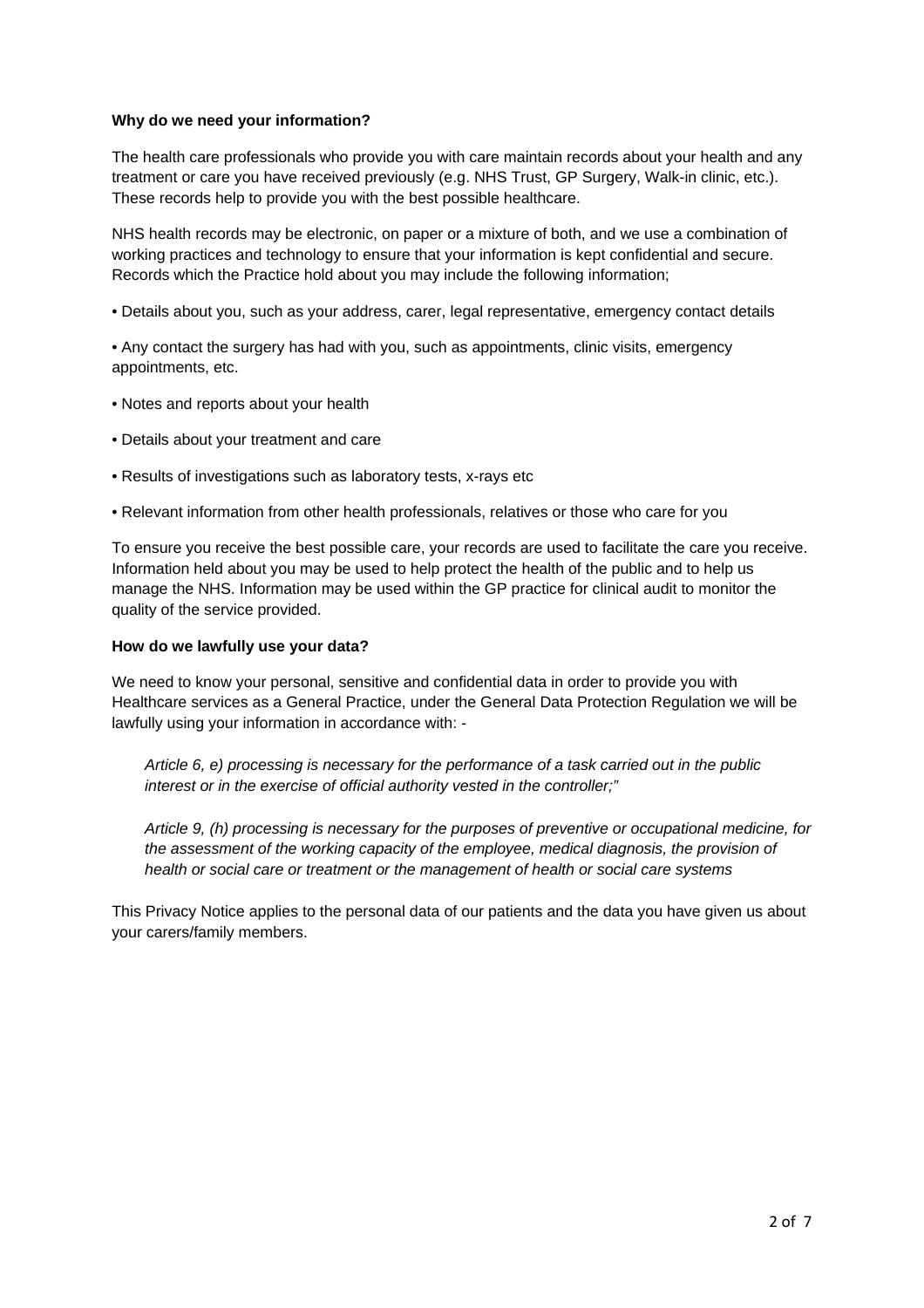## **Risk Stratification**

Risk stratification data tools are increasingly being used in the NHS to help determine a person's risk of suffering a condition, preventing an unplanned or (re)admission and identifying a need for preventive intervention. Information about you is collected from a number of sources including NHS Trusts and from this GP Practice. A risk score is then arrived at through an analysis of your deidentified information is only provided back to your GP as data controller in an identifiable form. Risk stratification enables your GP to focus on preventing ill health and not just the treatment of sickness. If necessary, your GP may be able to offer you additional services. Please note that you have the right to opt out of your data being used in this way.

## **Medicines Management**

The Practice may conduct Medicines Management Reviews of medications prescribed to its patients. This service performs a review of prescribed medications to ensure patients receive the most appropriate, up to date and cost-effective treatments.

#### **How do we maintain the confidentiality of your records?**

We are committed to protecting your privacy and will only use information collected lawfully in accordance with:

- Data Protection Act 2018
- The General Data Protection Regulations 2016
- Human Rights Act 1998
- Common Law Duty of Confidentiality
- Health and Social Care Act 2012
- NHS Codes of Confidentiality, Information Security and Records Management
- Information: To Share or Not to Share Review

Every member of staff who works for an NHS organisation has a legal obligation to keep information about you confidential.

We will only ever use or pass on information about you if others involved in your care have a genuine need for it. We will not disclose your information to any third party without your permission unless there are exceptional circumstances (i.e. life or death situations), where the law requires information to be passed on and / or in accordance with the information sharing principle following Dame Fiona Caldicott's information sharing review (Information to share or not to share) where "The duty to share information can be as important as the duty to protect patient confidentiality." This means that health and social care professionals should have the confidence to share information in the best interests of their patients within the framework set out by the Caldicott principles.

Our practice policy is to respect the privacy of our patients, their families and our staff and to maintain compliance with the General Data Protection Regulations (GDPR) and all UK specific Data Protection Requirements. Our policy is to ensure all personal data related to our patients will be protected.

All employees and sub-contractors engaged by our practice are asked to sign a confidentiality agreement. The practice will, if required, sign a separate confidentiality agreement if the client deems it necessary. If a sub-contractor acts as a data processor for Derby Road Health Centre an appropriate contract (art 24-28) will be established for the processing of your information.

In Certain circumstances you may have the right to withdraw your consent to the processing of data. Please contact the Data Protection Officer in writing if you wish to withdraw your consent. If some circumstances we may need to store your data after your consent has been withdrawn to comply with a legislative requirement.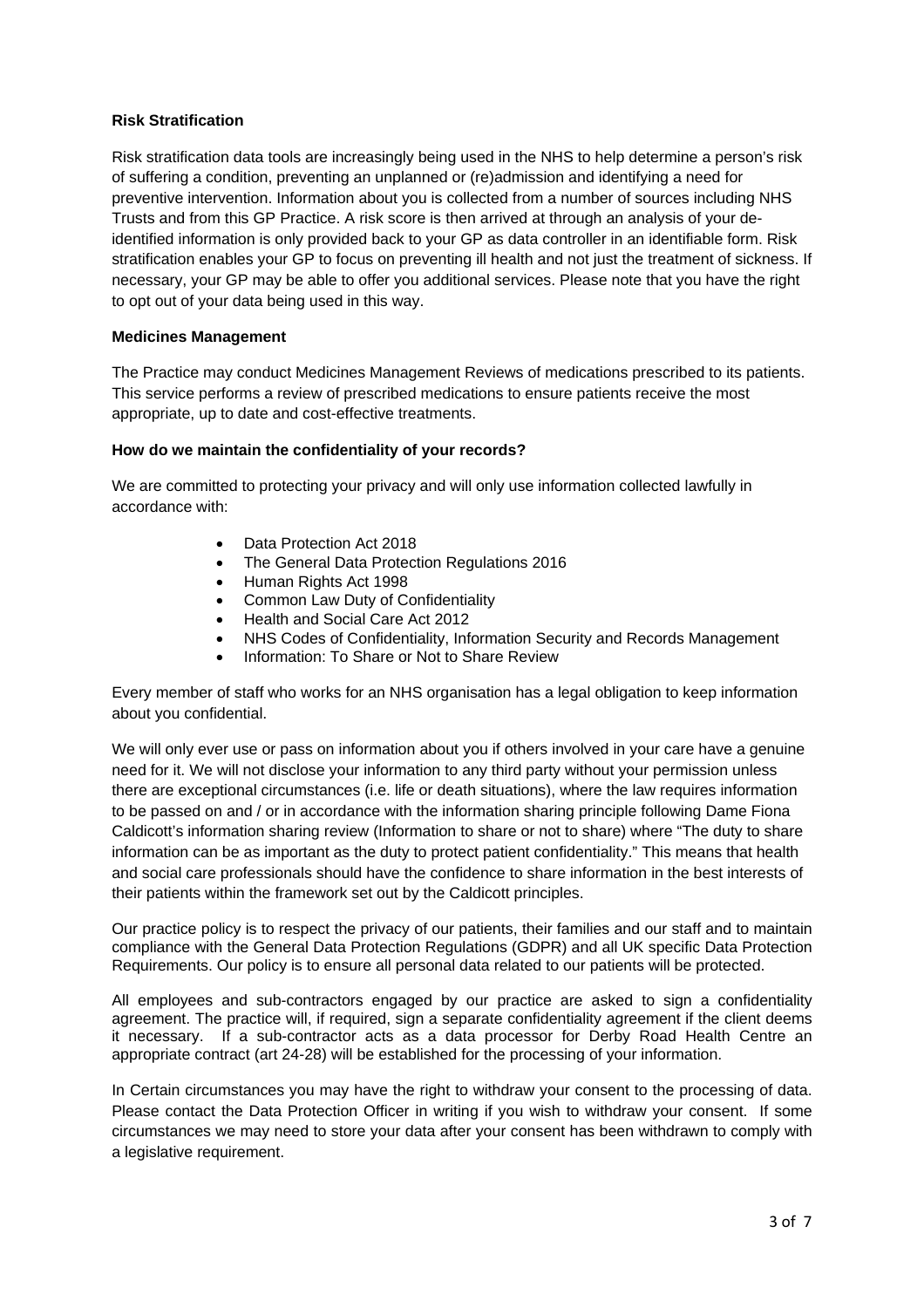Some of this information will be held centrally and used for statistical purposes. Where we do this, we take strict measures to ensure that individual patients cannot be identified. Sometimes your information may be requested to be used for research purposes – the surgery will always gain your consent before releasing the information for this purpose in an identifiable format. In some circumstances you can Opt-out of the surgery sharing any of your information for research purposes.

## **With your consent we would also like to use your information to**

We would however like to use your name, contact details and email address to inform you of services that may benefit you, with your consent only. There may be occasions where authorised research facilities would like you to take part on innovations, research, improving services or identifying trends.

At any stage where we would like to use your data for anything other than the specified purposes and where there is no lawful requirement for us to share or process your data, we will ensure that you have the ability to consent and opt out prior to any data processing taking place. This information is not shared with third parties or used for any marketing and you can unsubscribe at any time via phone, email or by informing the practice DPO as below.

## **Where do we store your information Electronically?**

All the personal data we process is processed by our staff in the UK however for the purposes of IT hosting and maintenance this information may be located on servers within the European Union.

No 3rd parties have access to your personal data unless the law allows them to do so and appropriate safeguards have been put in place. We have a Data Protection regime in place to oversee the effective and secure processing of your personal and or special category (sensitive, confidential) data.

### **Who are our partner organisations?**

We may also have to share your information, subject to strict agreements on how it will be used, with the following organisations;

- NHS Trusts / Foundation Trusts
- GP's
- NHS Commissioning Support Units
- Independent Contractors such as dentists, opticians, pharmacists
- Private Sector Providers
- Voluntary Sector Providers
- Ambulance Trusts
- Clinical Commissioning Groups
- Social Care Services
- NHS England (NHSE) and NHS Digital (NHSD)
- Local Authorities
- Education Services
- Fire and Rescue Services
- Police & Judicial Services
- Voluntary Sector Providers
- Private Sector Providers
- Other 'data processors' which you will be informed of

You will be informed who your data will be shared with and in some cases asked for consent for this to happen when this is required.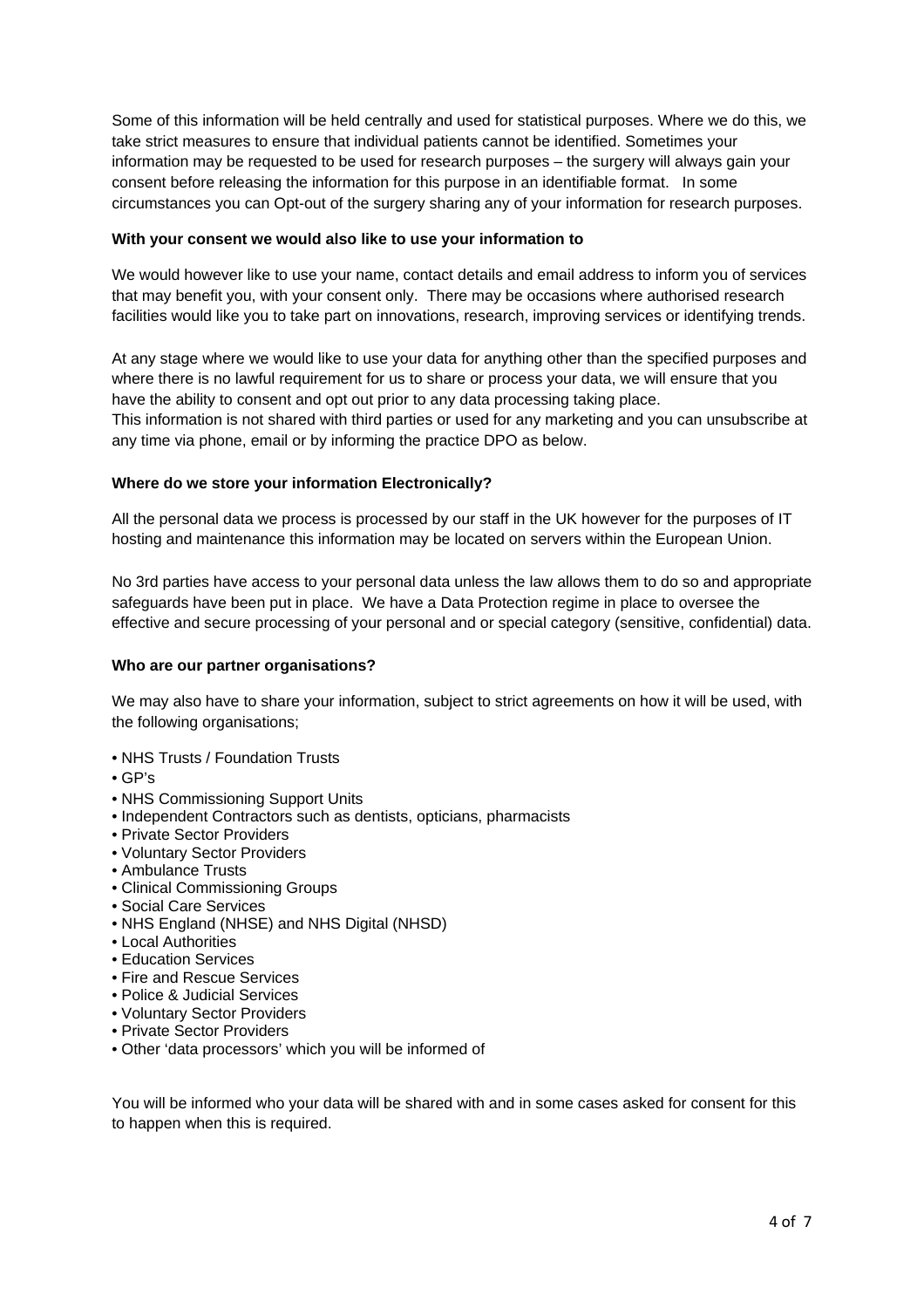We may also use external companies to process personal information, such as for archiving purposes. These companies are bound by contractual agreements to ensure information is kept confidential and secure. All employees and sub-contractors engaged by our practice are asked to sign a confidentiality agreement. If a sub-contractor acts as a data processor for [Practice Name] an appropriate contract (art 24-28) will be established for the processing of your information.

## **How long will we store your information?**

We are required under UK law to keep your information and data for the full retention periods as specified by the NHS Records management code of practice for health and social care and national archives requirements.

More information on records retention can be found online at (https://digital.nhs.uk/article/1202/Records-Management-Code-of-Practice-for-Health-and-Social-Care-2016)

#### **How can you access, amend move the personal data that you have given to us?**

Even if we already hold your personal data, you still have various rights in relation to it. To get in touch about these, please contact us. We will seek to deal with your request without undue delay, and in any event in accordance with the requirements of any applicable laws. Please note that we may keep a record of your communications to help us resolve any issues which you raise.

Right to object: If we are using your data because we deem it necessary for our legitimate interests to do so, and you do not agree, you have the right to object. We will respond to your request within 30 days (although we may be allowed to extend this period in certain cases). Generally, we will only disagree with you if certain limited conditions apply.

Right to withdraw consent: Where we have obtained your consent to process your personal data for certain activities (for example for a research project), or consent to market to you, you may withdraw your consent at any time.

Right to erasure: In certain situations (for example, where we have processed your data unlawfully), you have the right to request us to "erase" your personal data. We will respond to your request within 30 days (although we may be allowed to extend this period in certain cases) and will only disagree with you if certain limited conditions apply. If we do agree to your request, we will Delete your data but will generally assume that you would prefer us to keep a note of your name on our register of individuals who would prefer not to be contacted. That way, we will minimise the chances of you being contacted in the future where your data are collected in unconnected circumstances. If you would prefer us not to do this, you are free to say so.

Right of data portability: If you wish, you have the right to transfer your data from us to another data controller. We will help with this with a GP to GP data transfer and transfer of your hard copy notes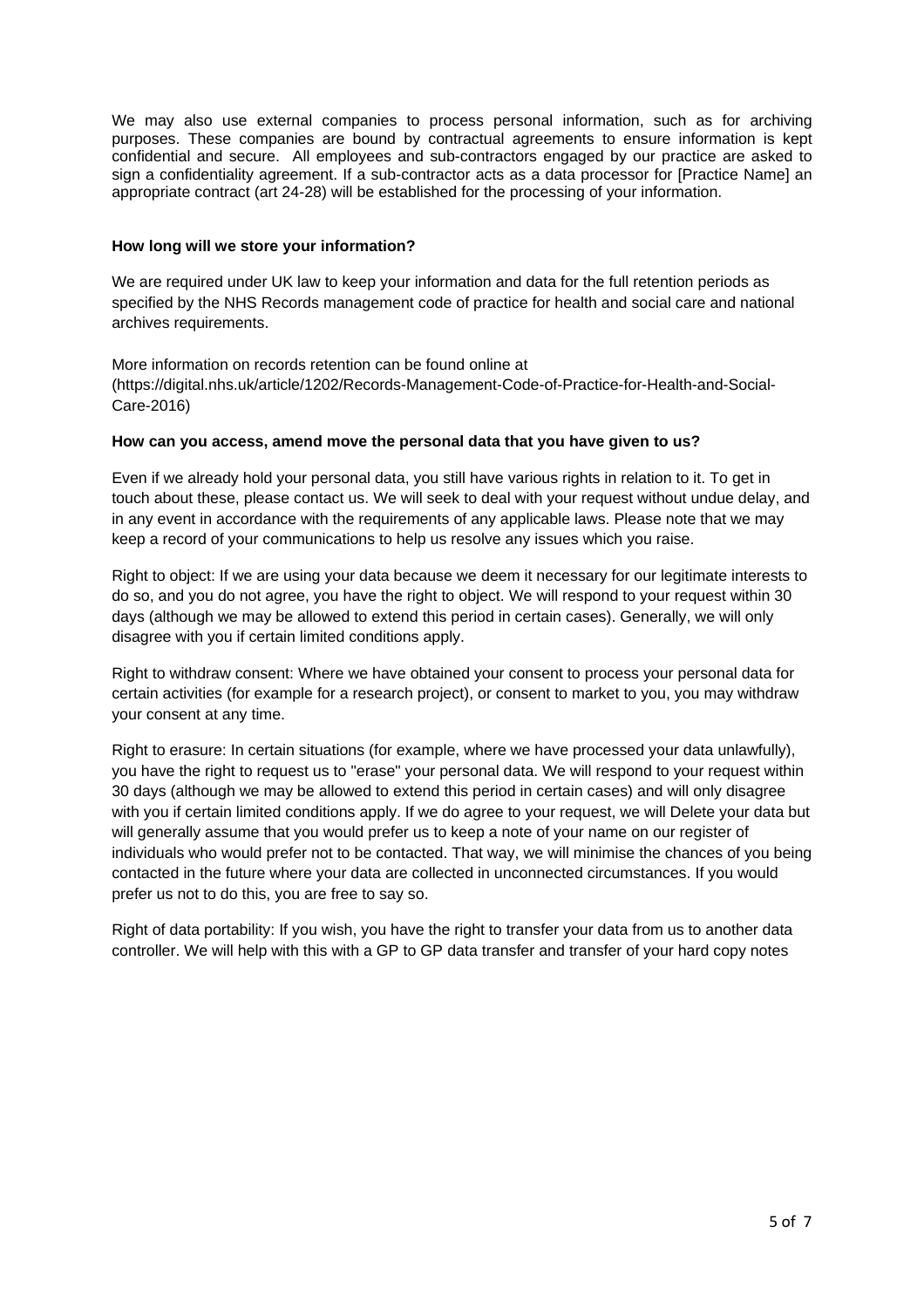## **Access to your personal information**

Data Subject Access Requests (DSAR): You have a right under the Data Protection legislation to request access to view or to obtain copies of what information the surgery holds about you and to have it amended should it be inaccurate. To request this, you need to do the following:

• Your request should be made to the Practice – for information from the hospital you should write direct to them

- There is no charge to have a copy of the information held about you
- We are required to respond to you within one month

• You will need to give adequate information (for example full name, address, date of birth, NHS number and details of your request) so that your identity can be verified, and your records located information we hold about you at any time.

#### **What should you do if your personal information changes?**

You should tell us so that we can update our records. Please contact the Practice Manager as soon as any of your details change, this is especially important for changes of address or contact details (such as your mobile phone number), the practice will from time to time ask you to confirm that the information we currently hold is accurate and up-to-date.

## **Objections / Complaints**

Should you have any concerns about how your information is managed at the GP, please contact the GP Practice Manager or the Data Protection Officer as below. If you are still unhappy following a review by the GP practice, you have a right to lodge a complaint with a supervisory authority: You have a right to complain to the UK supervisory Authority as below.

Information Commissioner: Wycliffe house Water Lane Wilmslow **Cheshire** SK9 5AF

Tel: 01625 545745 www.informationcommissioner.gov.uk

If you are happy for your data to be extracted and used for the purposes described in this privacy notice, then you do not need to do anything. If you have any concerns about how your data is shared, then please contact the Practice Data Protection Officer.

If you would like to know more about your rights in respect of the personal data we hold about you, please contact the Data Protection Officer as below.